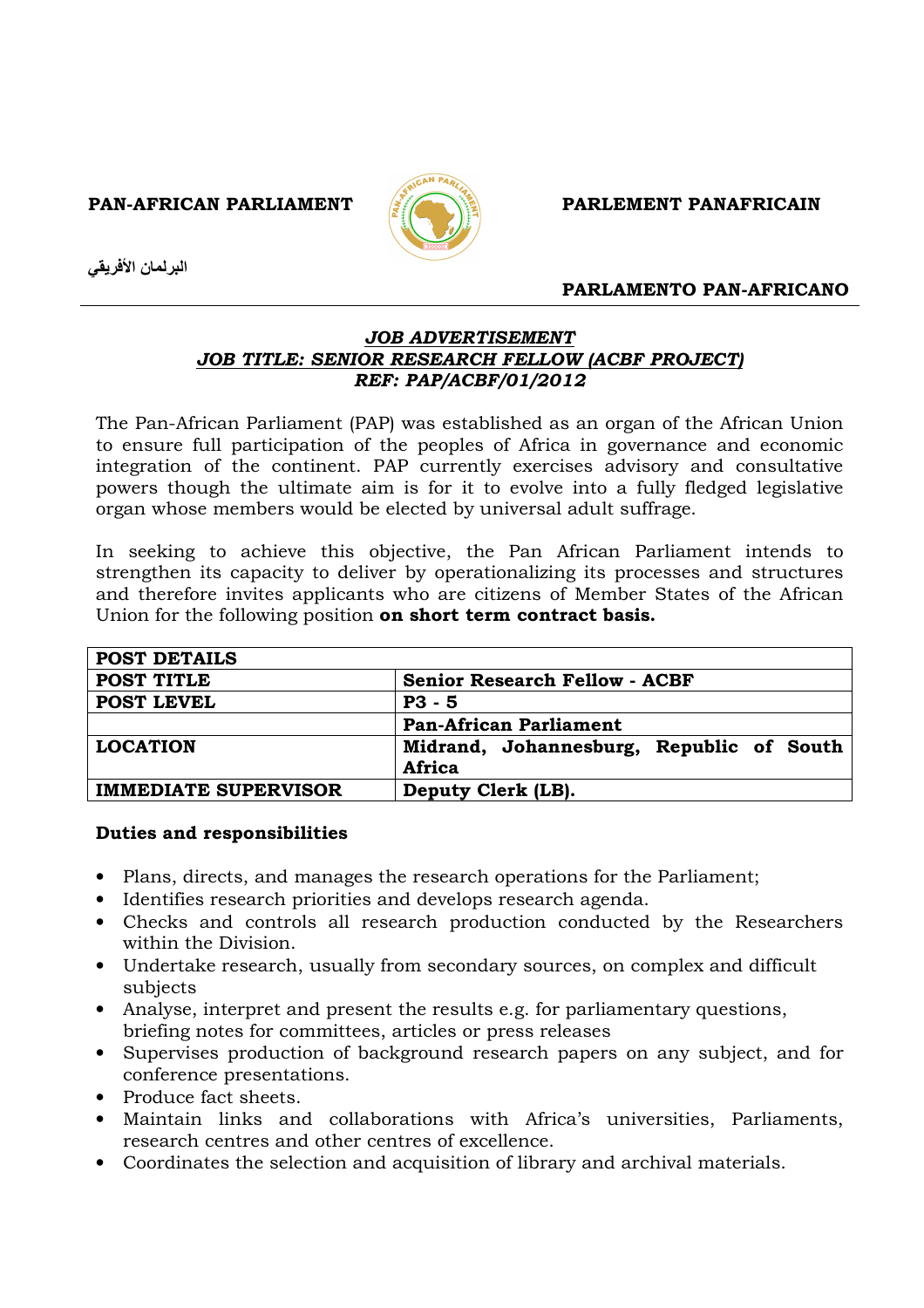- Coordinate the analysis and disseminate of information from a range of sources.
- Commission field research.
- Provide verbal and written reports and briefings on AU policy issues to Committees and the Bureau.
- Monitor AU policy trends for communication to the Members.
- Supervise and coordinate a team of researcher in the Division;
- Perform any other relevant duty/responsibility assigned.

# Education Qualifications and Experience Required

- 1. Candidates must possess a Master degree or equivalent in Social Sciences, Humanities or research methodologies..etc
- 2. A minimum of 8 years work experience in management and research is essential.
- 3. Should be able to work in multicultural setting and a good team spirit;
- 4. Fluency in English and French is required; working knowledge of other AU language is highly desirable;
- 5. Candidates must preferably be between 30 and 50 years old;
- 6. Good communication and computer skills;
- 7. Knowledge of ERP SAP is desirable

## Gender Mainstreaming

The PAP is an equal opportunity employer and qualified women are strongly encouraged to apply.

Application: To apply, please submit the following:

- A letter stating reasons for seeking employment with the PAP;
- A detailed and updated CV, indicating your nationality, age and gender;
- Names and contact details (including e-mail addresses) of three references;
- Certified copies of degrees, diplomas and other academic certificates

**Tenure of Appointment**: The appointment will be made on a short term contract for a period of nine (09) months renewable provided positive performance evaluation and availability of funds. This contractual offer is strictly on short term basis and does not constitute to regular employment within the structures of the Pan-African Parliament.

**Remuneration:** As per AU rate for short term contractual staff at the level of P3-5, applicable to Johannesburg.

Applications must be received not later than May 04, 2012, and should be addressed to: